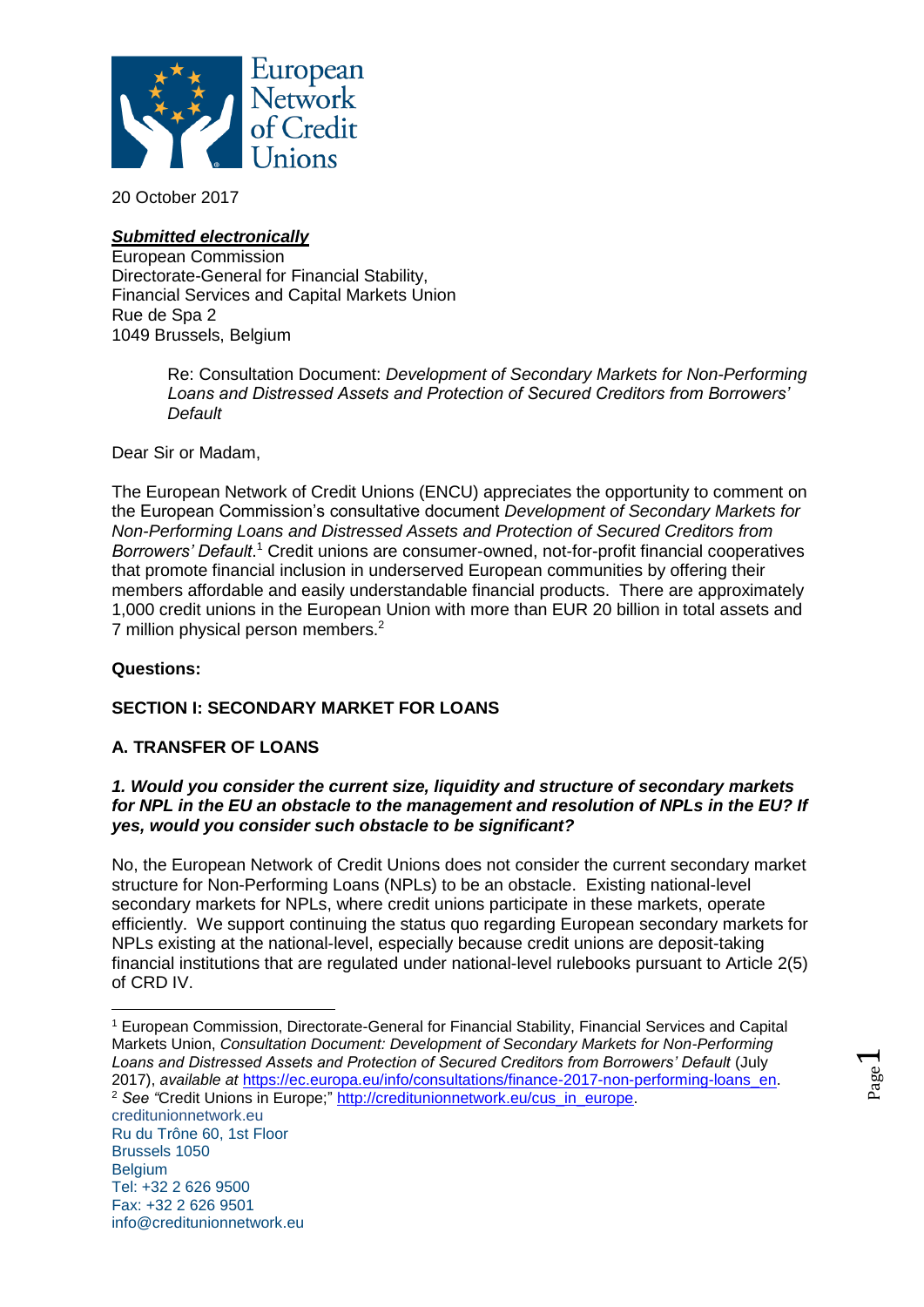

*2. What are the key considerations for banks in deciding whether loan sales should be a significant part of their strategy to manage its NPLs?* 

# *In answering please specify*

*- bank internal factors (i.e. any factors inside the bank including the type and characteristics of the NPL portfolio, management capacity etc.) - external factors (i.e. any factors outside of the bank that are important considerations in this context.* 

Some credit unions sell defaulted unsecured loans to debt-collection firms or securitisation vehicles, although restrictions in national law related to credit union member-borrower's status as the owners of the co-operative credit union can sometime prohibit alienation of a credit unions' NPLs, depending on the Member State's credit union law. Poland, for example, has recently reduced restrictions on credit unions' sales of loans in the secondary market, such as to securitisation vehicles.

Sale of a portfolio of secured loans would also be a useful way to help close out the credit union's exposure to legacy assets, however, the European Network of Credit Union's members do not report challenges in this area.

## *5. What are the specific advantages to the development of secondary markets when the acquiring investor is a bank, an investment fund or another type of entity?*

*In particular, would you see specific advantages for* 

*- helping banks overcome legacy assets;* 

*- creating investment opportunities for specialised investors?* 

We do not believe that EU-level intervention in the secondary market for NPLs is warranted at this time, although we do support the ability of financial institutions to be able to exit legacy asset positions in order to enhance a financial institution's safety and soundness.

#### *7. What are potential benefits and risks from a public policy point of view when considering the appropriate legal framework for secondary markets for loans, and especially NPLs?*

## *Please rank the following dimensions (in order of importance):*

- *- debtor protection,*
- *- privacy,*
- *- data secrecy,*

*- promoting increased market size and depth and equal treatment of investors* 

- 1) promoting increased market size and depth and equal treatment of investors;
- 2) data secrecy
- 3) privacy
- 4) debtor protection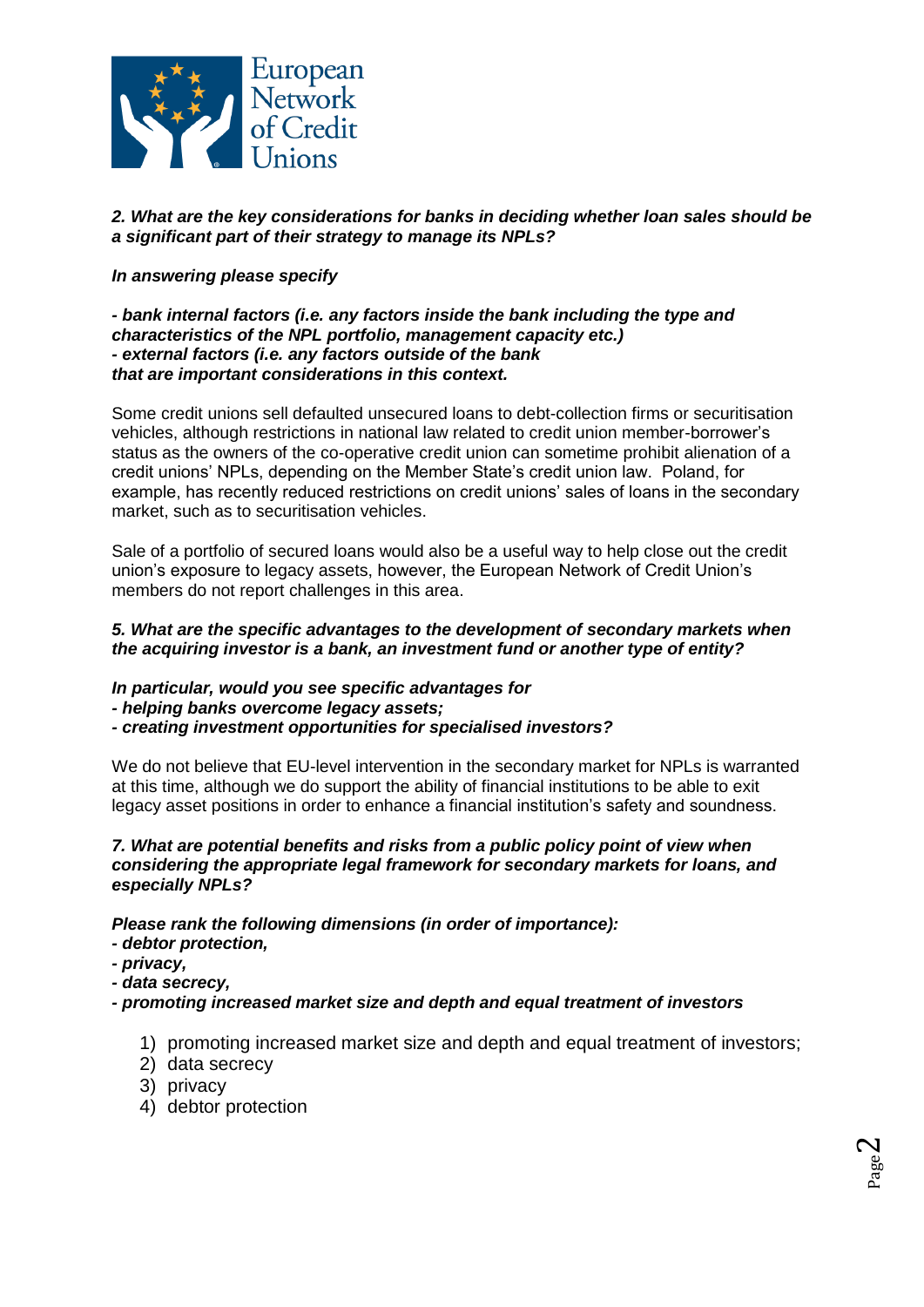

# *8. How can one best strike the balance between such dimensions?*

The European Network of Credit Unions believes that existing, national-level legal frameworks for loan secondary markets have struck the appropriate balance for the Member State in question based on the Member State's economic realities and legal traditions, including the Member State's constitutional rights, rights under debtor-creditor law and rights under insolvency law. These markets operate efficiently and we do not support EU-level intervention at this time.

## *9. Do differences in these benefits and risks across Member States justify national differences in the framework for secondary markets for loans? If yes, in which way?*

Yes, material and significant differences exist based on Members States' debtor-creditor and insolvency laws, as well as legal procedures related to the enforcement of security rights, which are often based on deeply seeded Member State legal traditions and constitutional rights. For example, the Republic of Ireland's common law legal system is significantly different from the civil law legal systems in most other Member States, and many civil law Member States' civil law systems are materially different from one-another. While there are some similarities in commercial law across Europe attributable to medieval Lex Mercatoria, Member States' present-day differences in terms of debtor-creditor law and insolvency law, including with respect to the procedures to perfect security interests and the procedures for enforcing those interests, justify national differences in the secondary loan market. Moreover, such national-level differences are necessary to maintain the existing rights of debtors and creditors under national law.

#### *10. Would you consider current rules applicable in Member States pertaining to secondary markets for NPL in the EU a significant obstacle to the further development of these markets?*

No, the European Network of Credit Unions does not believe that the current rules applicable to secondary markets for NPLs to be an obstacle to further development of these markets. These markets operate efficiently for credit unions. We do not support an EU-level intervention in these markets because national-level differences in NPL secondary markets are necessary because of differing debtor-creditor and insolvency laws and procedures that are based on the Member States' economic realities, legal traditions and constitutions. EUlevel standardisation of NPL secondary markets would therefore necessitate structural adjustment of debtor-creditor and insolvency laws across Europe, which would likely disrupt credit markets and have unintended consequences such as reducing consumers' and small businesses' access to credit.

#### *11. What is the most suitable manner to protect a debtor in the case of transfer of a loan and/or collateral by the creditor to a third party?*

The European Network of Credit Unions believes that existing, national-level debtor-creditor and insolvency laws strike the appropriate balance regarding debtors' rights and creditors' rights including in the context of an NPL negotiated by one creditor to another. We do not support EU-level intervention at this time.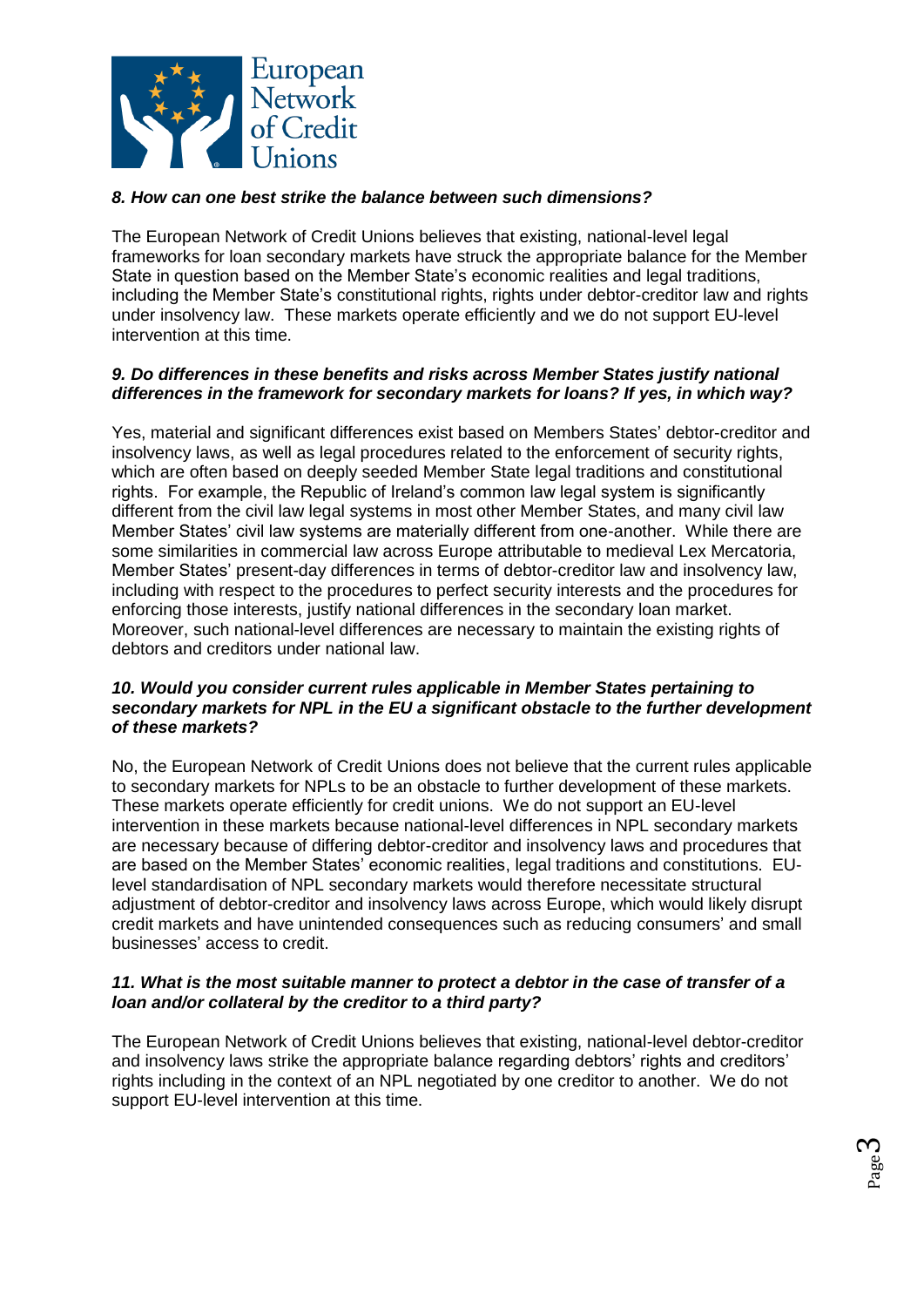

#### *14. Do you consider that an EU regulatory framework (Directive or Regulation) regulating certain aspects of the transfer of loans would be useful? What are in your view the key elements that should be addressed in such a framework?*

No, the European Network of Credit Unions does not believe that an EU regulatory framework regarding the transfer of loans would be useful. Our members report that the existing national-level markets for NPLs are efficient and support maintaining the status quo.

We do not support an EU-level intervention in these markets because national-level differences in NPL secondary markets are necessary because of differing debtor-creditor and insolvency laws and procedures that are based on the Member States' economic realities and laws. EU-level standardisation of NPL secondary markets would therefore necessitate structural adjustment of debtor-creditor and insolvency laws across Europe, which would likely disrupt credit markets and have unintended consequences such as reducing access to credit for consumers and small businesses.

# *15. Please provide any other comments that you find useful in relation to this section.*

The European Network of Credit Unions believes that existing, national-level legal frameworks for NPL secondary markets have struck the appropriate balance for the Member State in question based on the Member State's economic realities and legal traditions, including the Member State's constitutional rights, rights under debtor-creditor law and rights under insolvency law. These markets operate efficiently and we do not support EU-level intervention at this time.

The European Parliament's 13 July 2017 report on NPLs "Non-performing loans in the Banking Union: state of play"

[\(http://www.europarl.europa.eu/RegData/etudes/BRIE/2017/602072/IPOL\\_BRI\(2017\)602072](http://www.europarl.europa.eu/RegData/etudes/BRIE/2017/602072/IPOL_BRI(2017)602072_EN.pdf)) EN.pdf) also indicates that high-levels of NPLs in the European Union are a problem in a limited number of Member States, particularly Cyprus and Greece.

To the extent that intervention by European Union institutions is warranted to address NPLs in these Member States, we urge the Commission to focus only on the particular Member States with disproportionately high NPL levels and suggest national-level solutions that are tailored to the Member State's local economic realities and legal system.

## **B. REMOVING POSSIBLE CONSTRAINTS TO THE DEVELOPMENT OF SECONDARY MARKETS FOR LOANS**

#### *25. Are you aware of significant differences in business practices in different markets and jurisdictions, for example through voluntary codes of conducts, industry standards, etc.? If yes, does this, and how, constitute an obstacle to your business?*

Yes, there are significant differences in Member States' debtor-creditor and insolvency legal frameworks, as well as local business practices, that would make a standardisation of NPLs difficult at the EU-level. But, no, these differences do not constitute an obstacle to credit unions' business or secondary market sales of NPLs.

The European Network of Credit Unions believes that existing, national-level legal frameworks for loan secondary markets have struck the appropriate balance for the Member State in question based on the Member State's economic realities and legal traditions,

Page  $\overline{\mathcal{A}}$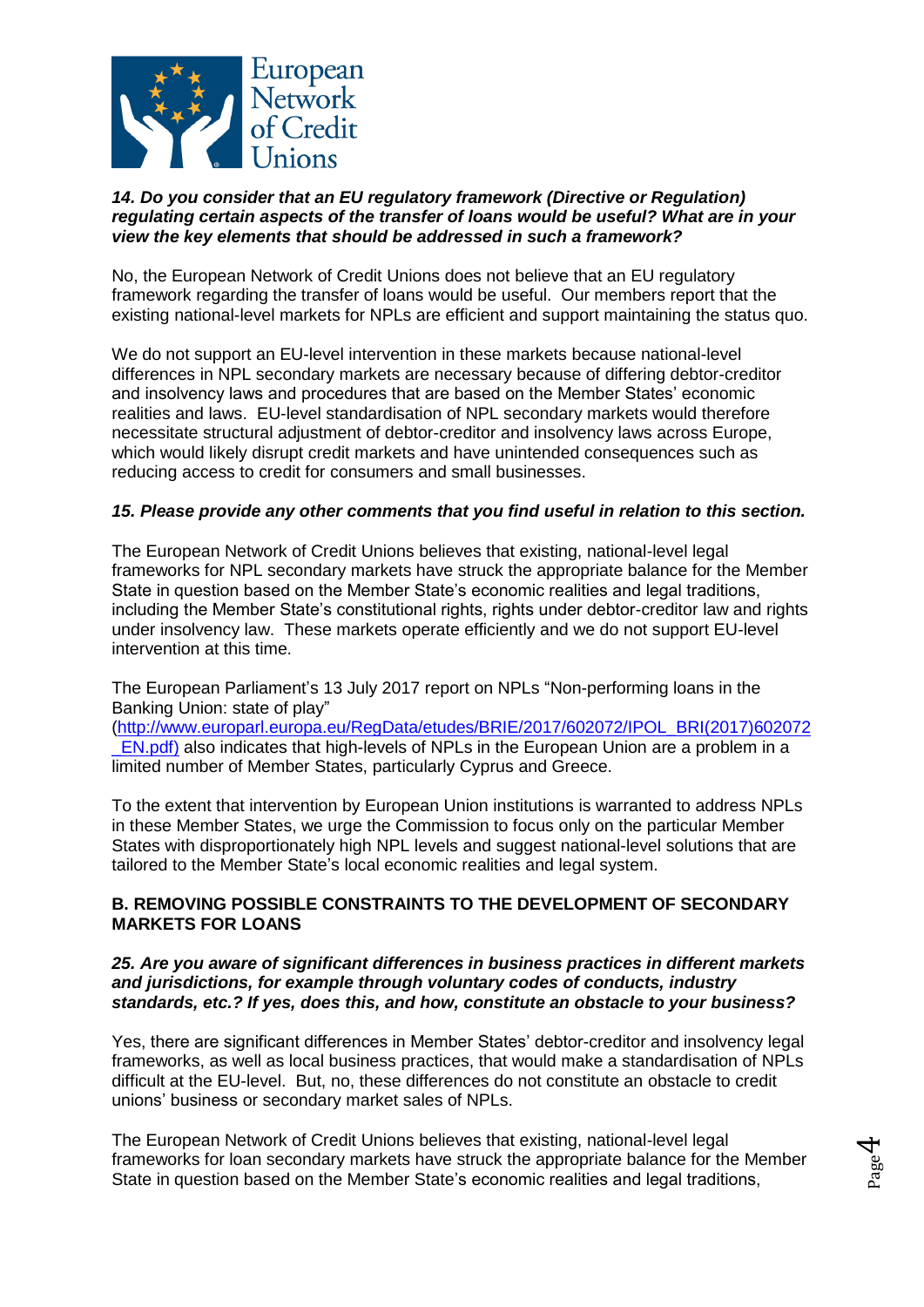

including the Member State's constitutional rights, rights under debtor-creditor law and rights under insolvency law. Further, we believe that EU-level intervention in this area will disrupt credit markets and produce other unintended, negative consequences such as reduced access to credit for European consumers and small businesses.

These markets operate efficiently and we do not support EU-level intervention at this time.

#### *26. As a market participant, are you actively partaking in several national markets? If so, do you encounter obstacles to operate internationally in an efficient manner? Please specify.*

Yes, credit unions operate in several Member States including Croatia, Estonia, Ireland, Latvia, Lithuania, the Netherlands, Poland, Romania, and the UK. However, European credit unions do not operate on a cross-border basis and do not encounter obstacle to international operation. Credit unions in the EU only have branch offices in their home Member State because their "common bond of association" for membership eligibility is typically limited to individuals who live or work in a particular local jurisdiction, who are employees of a particular company or government agency, or members of an association. Credit unions are also subject to national-level regulation and supervision pursuant to Article 2(5) of the CRD IV. Credit unions are only legally allowed to do business with their members, who are also the owners of the credit union.

This means that only individuals who live in the credit union's home Member State and fall within the credit union's common bond (or who lived in the credit union's home Member State and met its common bond requirements when they joined the credit union but have now moved to a different Member State) are members of the credit union and do business with it. While credit unions do usually have websites and often offer online banking services to their members, they cannot accept new members online who do not meet the institution's common bond requirements.

#### *29. Do you consider that the development of a common EU approach would have an added value in the areas of: a. the sale and transfer of loans?*

No, the European Network of Credit Unions believes that existing, national-level legal frameworks for loan secondary markets have struck the appropriate balance for the Member State in question based on the Member State's economic realities and legal traditions, including the Member State's constitutional rights, rights under debtor-creditor law and rights under insolvency law. We believe that EU-directed structural adjustment to harmonise these legal rights is not warranted because it would disrupt local lending markets and introduce additional credit-risk to financial institutions, including credit unions, that have built their existing loan books based on national-level legal requirements. These markets operate efficiently and we do not support EU-level intervention at this time.

## *30. Please provide any other comments that you find useful on this section.*

The European Network of Credit Unions believes that existing, national-level debtor-creditor and insolvency laws, as well as national-level laws on sales of NPLs, are efficient and strike the right balance between the respective rights of debtors and creditors pursuant to local economic realities and legal traditions. We believe that EU-directed structural adjustment to harmonise these legal rights is not warranted because it would disrupt local lending markets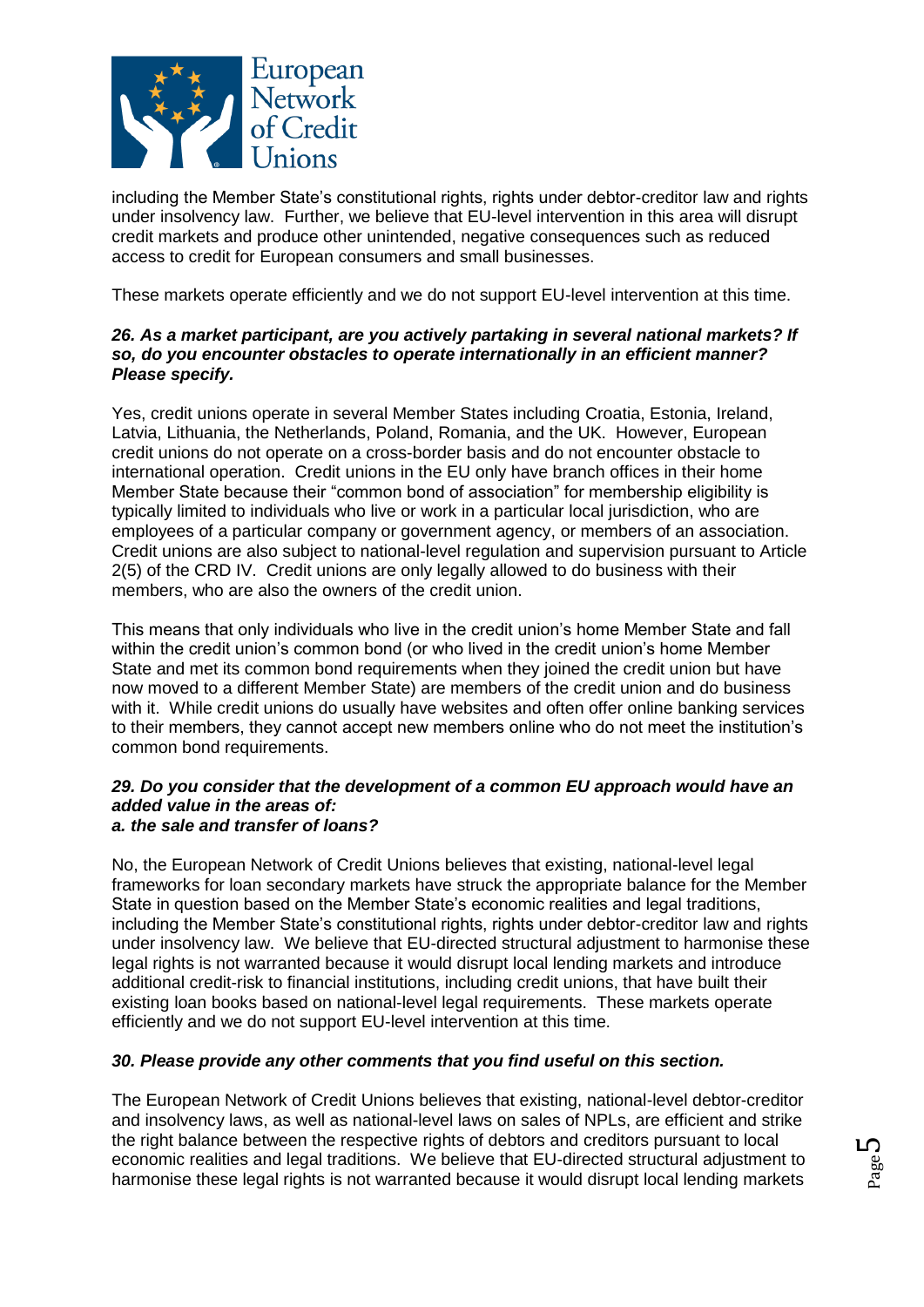

and introduce additional credit-risk to financial institutions, including credit unions, that have built their existing loan books based on national-level legal requirements. We believe that EU-level intervention in this area to change the status quo is likely to have unintended, negative consequences both for community-based financial institutions, including credit unions, as well as likely reduce access to credit for consumers and small businesses.

# **SECTION II: POTENTIAL MECHANISM TO BETTER PROTECT SECURED CREDITORS FROM BORROWER DEFAULT**

# **C. THE RATIONALE FOR A POSSIBLE EU ACCELERATED LOAN SECURITY**

## *32. Do you see benefits in ensuring that every Member State makes available an instrument along the lines of the 'accelerated loan security' facility?*

No. The European Network of Credit Unions believes that existing Member State debtorcreditor and insolvency legal mechanisms are efficient and that the rights of second-lien creditors as well as the rights of consumers and small business borrowers would be negatively affected by new accelerated loans security facilities. We urge the Commission not to propose a requirement for Member States to make available an accelerated loan security instrument.

#### *33. Do you see the accelerated loan security as a valuable instrument to avoid future accumulation of NPLs in banks' balance sheets?*

No. We believe that an accelerated loan security instrument would be counterproductive visà-vis limiting European credit unions' credit losses on NPLs. Credit unions in the European Union can only lend to their members. Credit union members are most commonly physical persons who are consumers and small-business owners (such as sole traders) but can also include legal entities such as small and medium-enterprises (SMEs), co-operatives, and non-profit organisations.

Credit unions make unsecured loans, loans secured by deposits or co-operative shares used as loan collateral (which the credit union holds for safekeeping), second-lien loans secured by real estate or business equipment, and first-lien loans including real estate mortgages to their members.

Creditors making unsecured loans or loans secured with second-liens, which represent the majority of loans made by European credit unions, will be harmed by an accelerated loan security instrument because the accelerated loan security instrument would give greater priority to primary-lien holders at the expense of other creditors. We urge the Commission not to propose an accelerated loan security instrument requirement.

# **E. FUNCTIONING OF A POSSIBLE ACCELERATED LOAN SECURITY INSTRUMENT**

## *34. Do you agree with the possible main features of an accelerated loan security as described above?*

#### *If not, what are the features that you do not agree with and why?*

No, the European Network of Credit Unions opposes creating an accelerated loan security process in the EU that applies to loans to small businesses or consumers. As proposed, the accelerated loan security instrument would apply to loans to businesses—including "small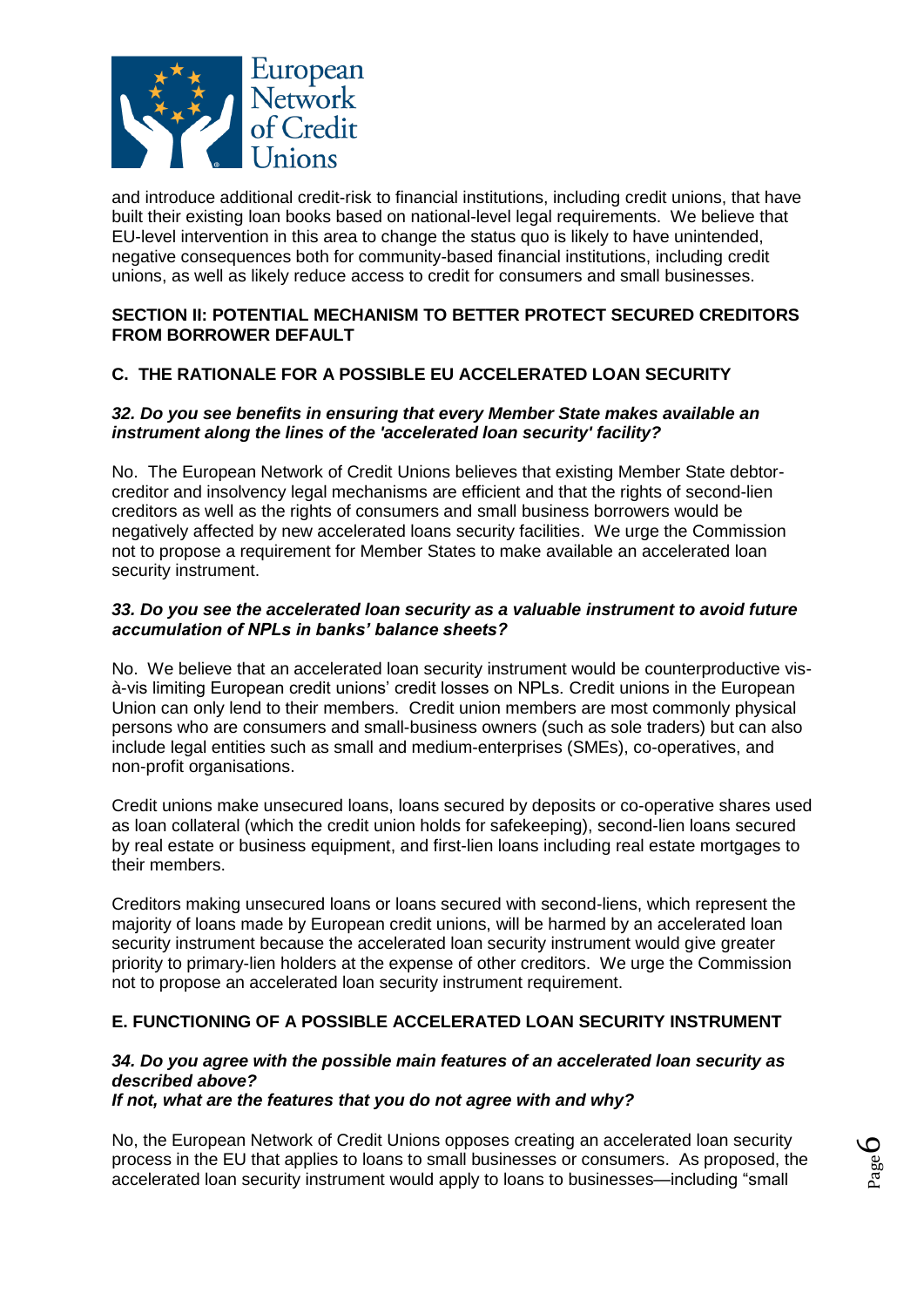

businesses and corporates"—but not to loans made to consumers. We support carving out consumer loans from the application of an accelerated loan security instrument, but we also strongly urge the Commission to exclude small-business borrowers from the scope of an accelerated loan security instrument as well.

Small-business owners are typically physical person consumers who are self-employed and have usually either borrowed as a physical person (such as in the case of a sole trader) or have personally guaranteed loans to their small business if they have incorporated the small business as a legal entity. In either scenario, extending the proposed accelerated loan security instruments to small business loans will necessarily impact physical persons and European households in much the same way as if this new procedure applied to consumer loans, a scenario that the Commission says it is seeking to avoid because of social equity grounds. The social equity grounds that militate against applying an accelerated loan security instrument to consumer loans also apply to loans made to small businesses.

Credit unions can only make loans to their members, who are typically consumers and/or small businesses (such as sole traders and small business legal entities that are eligible to join the credit union under its "common bond of association"). Credit unions most frequently make unsecured loans but also make loans secured by deposits or co-operative shares, by real estate, or by personal property such as business equipment. In many cases involving secured credit union loans, especially with respect to loans secured by real estate, credit unions have a second-position lien that is subordinate to another creditors' claims, such as a second-lien mortgage on a home.

Unsecured creditors, secured creditors with secondary liens, small businesses and consumers would be harmed by the lack of due process of law resulting from a new extrajudicial process for seizing and disposing of a small businesses' or consumer's loan collateral outside of the Member State's current debtor-creditor or insolvency legal process.

Second-lien creditors will be harmed because secured creditors would receive a priority claim on the debtor's assets outside of the Member State's judicial process, meaning that the primary lien holder would in practice likely dispose of collateral on its own at a price that makes only the primary lienholder whole, with no or little residual value remaining for second-lien creditors or borrowers even if there was significant equity in the collateral in question. National-level debtor-creditor and insolvency regimes typically have mechanisms to ensure that second-lien holders' claims are satisfied in a collateral sale and that any leftover equity is returned to the borrower. We believe that it is essential for a wellfunctioning and equitable European economy that the economic interests of second-lien creditors and borrowers vis-à-vis their claims on collateral be respected.

We believe that second-lien creditors would have better recoveries on secured NPLs under national-level debtor-creditor and insolvency laws than under an accelerated loan security instrument that would circumvent national-level procedural legal due process requirements and thereby advantage primary lien-holders at the expense of credit unions and other lenders who have second-lien claims on the same collateral. We also think that borrowers will be more likely to be able to recovery residual equity in their collateral under existing, national-level debtor-creditor and insolvency systems.

Unsecured creditors and small businesses would be harmed because secured creditors, as a practical matter, will have increased leverage to pressure small business debtors into paying to redeem secured collateral—such as equipment necessary to carry on their